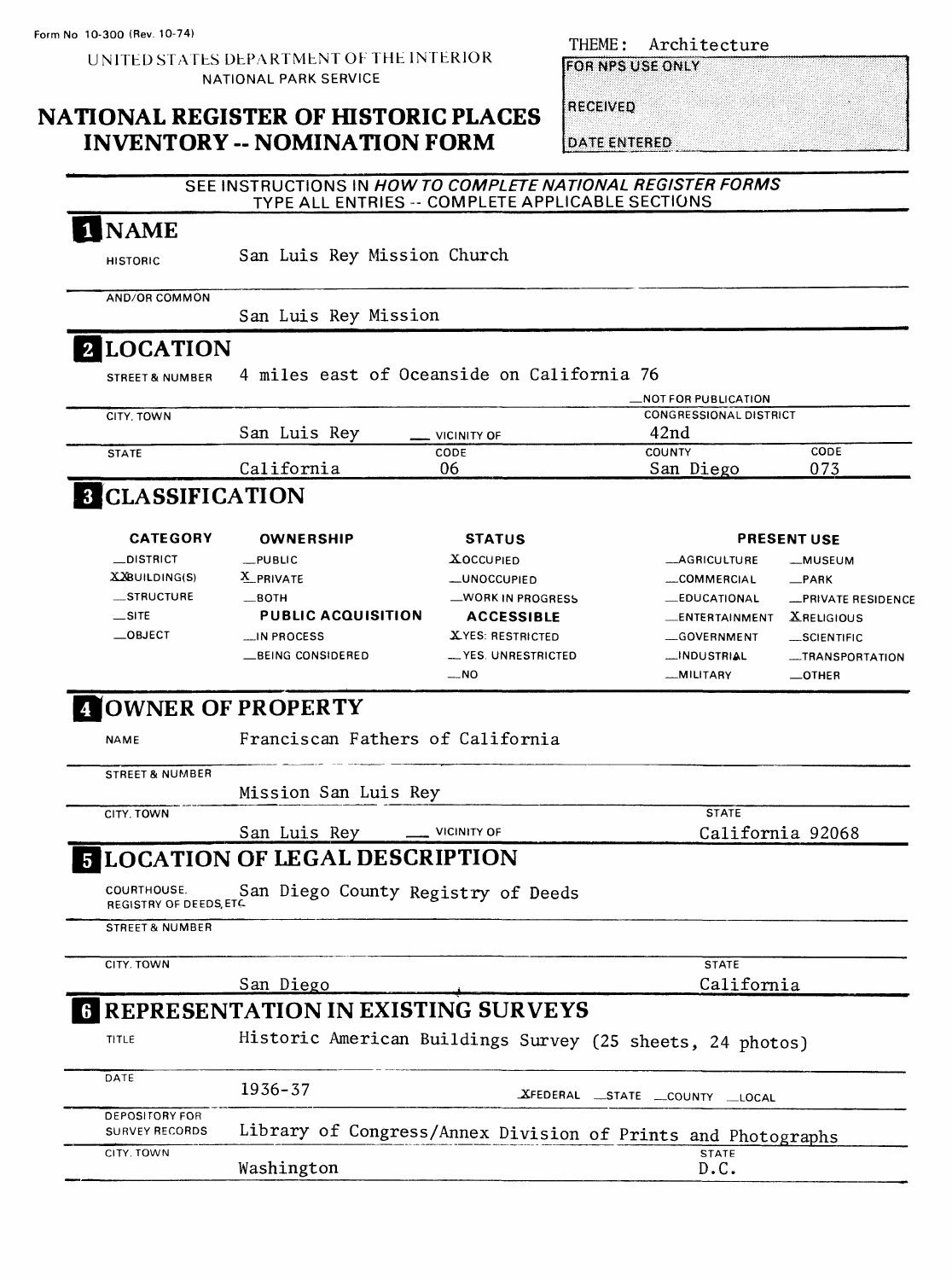## **DESCRIPTION**

| <b>CONDITION</b>                              |                                                     | <b>CHECK ONE</b>                     | <b>CHECK ONE</b>                      |  |
|-----------------------------------------------|-----------------------------------------------------|--------------------------------------|---------------------------------------|--|
| <b>AEXCELLENT</b><br>$\equiv$ GOOD<br>$-FAIR$ | <b>DETERIORATED</b><br>__RUINS<br><b>LUNEXPOSED</b> | <b>LUNALTERED</b><br><b>AALTERED</b> | $X$ ORIGINAL SITE<br>DATE.<br>__MOVED |  |
|                                               |                                                     |                                      |                                       |  |

**DESCRIBETHE PRESENT AND ORIGINAL (IF KNOWN) PHYSICAL APPEARANCE**

One of the most extensive of the mission chain, the buildings of San Luis Rey covered nearly six acres and were arranged around a patio 500 feet square. In front of the mission was an elaborate sunken garden and lavanderia or laundry area, now being restored. Perhaps the most outstanding feature of the complex is the church. Plans for the existing church were prepared by Father Antonio Peyri and the construction, which was executed by Mission Indians, was supervised by Jose Antonio Ramirez, a master stonemason from Mexico. The church was one of the two cruciform mission churches to be built in California by the Spanish,. The other church was at San Juan Capistrano Mission, built in 1797- 1806. The nave of the church is 163 feet long and 37 feet wide outside. The transept arms, to the right and left, are each about 15 by 26 feet. The walls, 30 feet high and 5 feet thick, have an adobe core faced by burned brick and stucco. The brick masonry of the church is of exceptionally good workmanship. All architectural trim of the facade-mouldings, cornices, niches is made of molded brick, so smooth that it resembles terra cotta.

The broad facade, with its towers projecting outside the nave walls, is divided into three sections, with attention focused on the center section. The central bay has a simple rectilinear frame for the portal, flanking statue niches, a round window over the round-arch door, and a curved gable, with a central niche, at the top. The original plan apparently called for two flanking bell towers of equal height, thus giving the facade a symmetric grouping, but only the right or east tower was completed. The two upper terraces of the tower are broadly beveled at the corners to form an irregular octagon; this is also repeated in the shape of the dome. The two terraces contain single arch openings on each side.

Beneath the left tower is a small baptistry. A stairway in the right tower leads to the choir loft, over the entrance, and on up to the belfry. There is also an exterior stairway to the choir loft. An unusual feature is the small mortuary chapel on the right side of the nave. Octagonal in plan, and with a rectangular altar space opening from it, this chapel is roofed by a brick dome resting on engaged columns at angles below. The altar, with paired Corinthian columns and a broken segmental pediment above, is a sophisticated baroque composition. All the details of this small chapel are of fine molded brick covered by stucco. The nave is divided into five bays by brick pilasters against the wall, with stucco surfacing crudely painted to simulate black marble. The open ceiling beams resting on corbels have been restored. The original floor and roof of the church were of tile.

The transepts project 15 feet at the sides and the sancutary, with the high altar, projects at the back. Rising at the corners of the square crossing thus formed are massive pilasters carrying four brick arches of 24-foot span. Above these, flat triangular "pendentives" convert the square to an octagonal base on which rests the dome. The dome is of wood, octagonal in shape and crowned by a lantern which admits a flood of light through its eight windows. As restored, this dome and lantern correspond to a description of the one completed in 1829;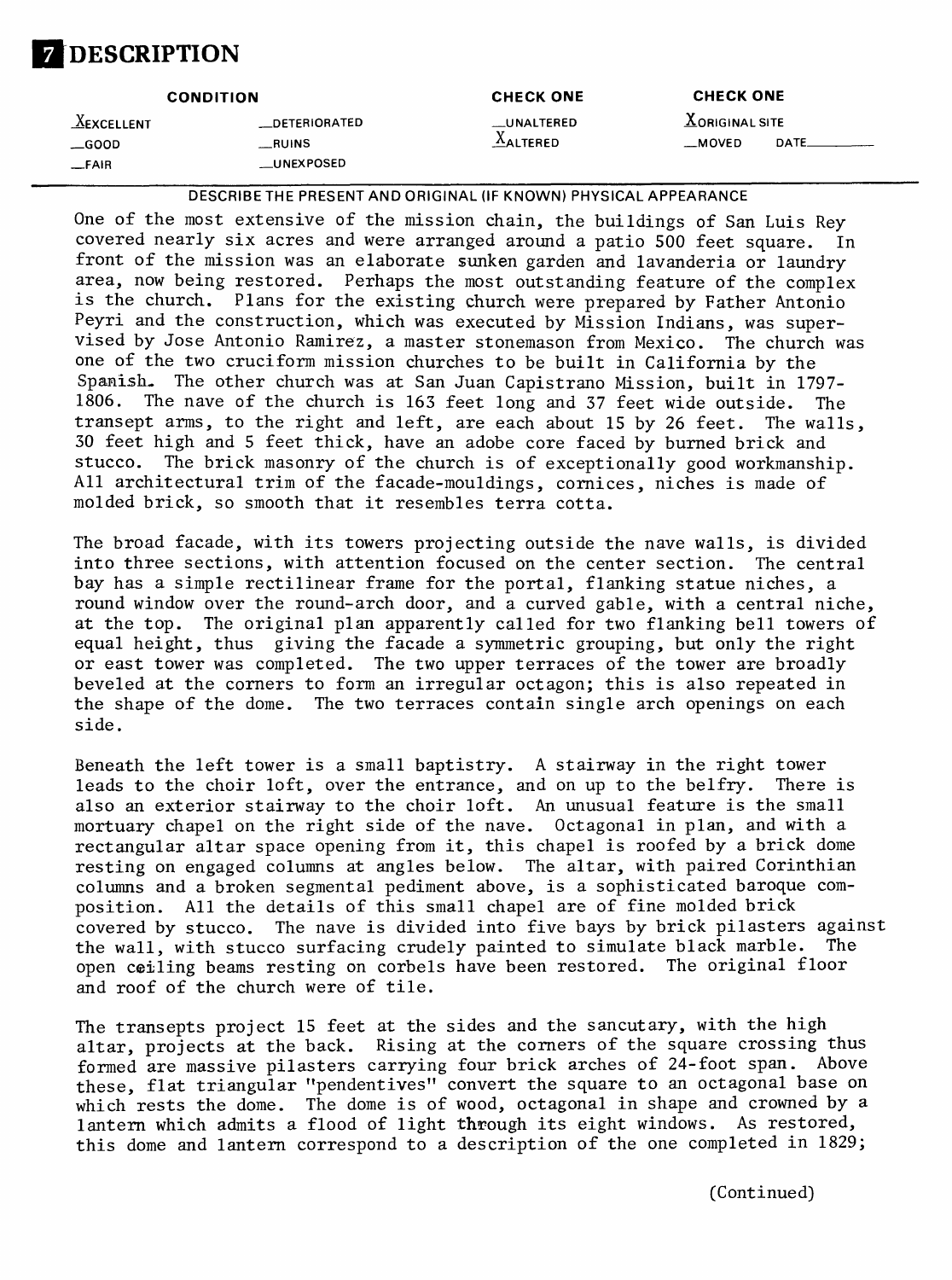### **I SIGNIFICANCE**

| <b>PERIOD</b>       | AREAS OF SIGNIFICANCE -- CHECK AND JUSTIFY BELOW |                         |                        |                          |
|---------------------|--------------------------------------------------|-------------------------|------------------------|--------------------------|
| <b>_PREHISTORIC</b> | <b>ARCHEOLOGY-PREHISTORIC</b>                    | COMMUNITY PLANNING      | LANDSCAPE ARCHITECTURE | RELIGION                 |
| $-1400-1499$        | <b>ARCHEOLOGY-HISTORIC</b>                       | CONSERVATION            | $\equiv$ LAW           | $\_SCIENCE$              |
| $-1500-1599$        | _AGRICULTURE                                     | __ECONOMICS             | <b>LUTERATURE</b>      | __SCULPTURE              |
| $-1600-1699$        | <b>__ARCHITECTURE</b>                            | $E$ DUCATION            | _MILITARY              | SOCIAL/HUMANITARIAN      |
| $-1700-1799$        | ART                                              | <b>ENGINEERING</b>      | $-MUSIC$               | $_{-}$ THEATER           |
| X1800-1899          | COMMERCE                                         | _EXPLORATION/SETTLEMENT | _PHILOSOPHY            | __TRANSPORTATION         |
| $-1900-$            | COMMUNICATIONS                                   | $\Box$ INDUSTRY         | POLITICS/GOVERNMENT    | $\equiv$ OTHER (SPECIFY) |
|                     |                                                  | <b>INVENTION</b>        |                        |                          |
|                     |                                                  |                         |                        |                          |

# **STATEMENT OF SIGNIFICANCE**

SPECIFIC DATES 1811-15 **BUILDER/ARCHITECT** 

As an architectural composition, San Luis Rey de Francia Church., erected in 1811-15, is probably second only to the Santa Barbara Mission Church in its design and beauty. In the extent of surviving original construction and workmanship, the San Luis Rey Church is today undoubtedly the finest existing example of a Califronia mission church as well as mission complex.

#### **HISTORY**

Mission San Luis Rey de Francia was founded by Father Fermin Francisco de Lasuen on June 13, 1798, as the 18th Spanish mission in California. The first small adobe chapel was built in 1798 and this was replaced in 1802 by a large adobe, tile-roofed church. Construction of the third and existing church was started in 1811 and completed in 1815. The mission was secularized by the Mexican Government in 1834, but was returned to the Catholic Church by the United States Government in 1865. Unlike nearly all the other 20 California missions, the remains of this church and other mission buildings, although in ruined condition, were still quite extensive in 1893, when the Catholic Church rededicated the mission as a Franciscan college. The old Mission is still used for this purpose.

|  |    | نه الاستفاضيات                                                                          |
|--|----|-----------------------------------------------------------------------------------------|
|  |    |                                                                                         |
|  |    | $\oplus \left\{ \left\{ \xi \right\} ,\left\{ \xi \right\} \right\} \rightarrow \infty$ |
|  |    |                                                                                         |
|  |    | 计编码 网络                                                                                  |
|  |    |                                                                                         |
|  | 动过 |                                                                                         |
|  |    |                                                                                         |
|  |    | 网络蝴蝶 网络代码                                                                               |
|  |    |                                                                                         |
|  |    |                                                                                         |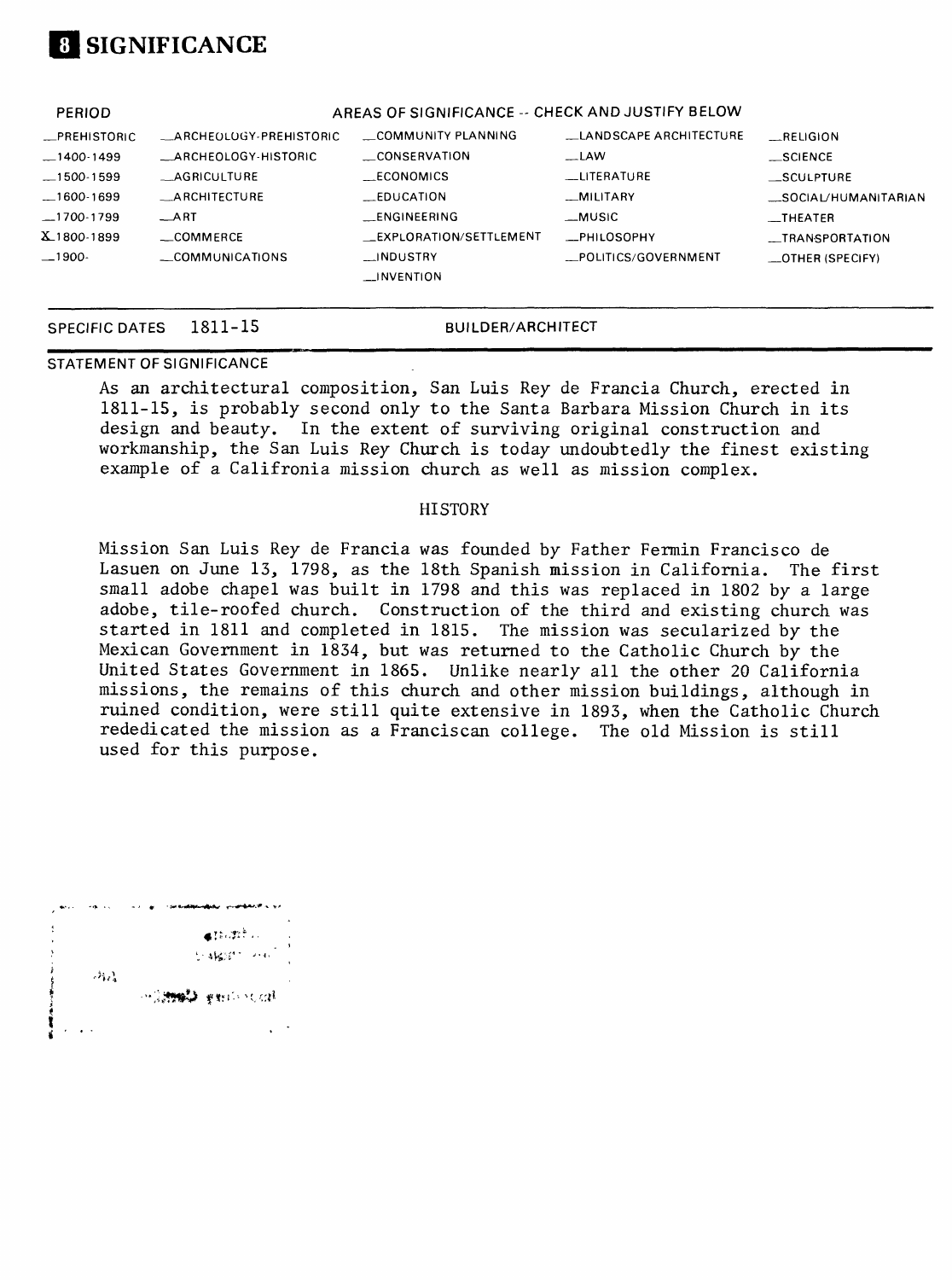# **JJMAJOR BIBLIOGRAPHICAL REFERENCES**

(See Continuation Sheet)

| UTM REFERENCES                                                                                                                                                                                                                                                                                                                                                                                                                         | ACREAGE OF NOMINATED PROPERTY C. 35                                                   |                      |                                                                                                                      |                       |
|----------------------------------------------------------------------------------------------------------------------------------------------------------------------------------------------------------------------------------------------------------------------------------------------------------------------------------------------------------------------------------------------------------------------------------------|---------------------------------------------------------------------------------------|----------------------|----------------------------------------------------------------------------------------------------------------------|-----------------------|
|                                                                                                                                                                                                                                                                                                                                                                                                                                        |                                                                                       |                      |                                                                                                                      |                       |
| $A$   $I$ <sub> </sub> $I$<br>ZONE EASTING<br>$[4]$ 7, 0 0 $\leftarrow$ 4 4<br> 1,1                                                                                                                                                                                                                                                                                                                                                    | $\frac{14}{7}$ , 0 4, 3, 0 $\frac{3}{7}$ $\frac{6}{7}$ , 7 0, 9, 0<br>[3,6]7,6]7,8,0] |                      | $B[1,1]$ $[4]7,0[4,3,0]$ $[3,6]7,6[6,9,0]$<br>ZONE EASTING<br>NORTHING<br>$D[1,1]$ $[4]7,0[0,4,0]$ $[3,6]7,7[0,9,0]$ |                       |
| <b>VERBAL BOUNDARY DESCRIPTION</b>                                                                                                                                                                                                                                                                                                                                                                                                     |                                                                                       |                      |                                                                                                                      |                       |
| (See Continuation Sheet)                                                                                                                                                                                                                                                                                                                                                                                                               |                                                                                       |                      |                                                                                                                      |                       |
| LIST ALL STATES AND COUNTIES FOR PROPERTIES OVERLAPPING STATE OR COUNTY BOUNDARIES                                                                                                                                                                                                                                                                                                                                                     |                                                                                       |                      |                                                                                                                      |                       |
| <b>STATE</b>                                                                                                                                                                                                                                                                                                                                                                                                                           | CODE                                                                                  | <b>COUNTY</b>        |                                                                                                                      | CODE                  |
|                                                                                                                                                                                                                                                                                                                                                                                                                                        |                                                                                       |                      |                                                                                                                      |                       |
| <b>STATE</b>                                                                                                                                                                                                                                                                                                                                                                                                                           | CODE                                                                                  | COUNTY               |                                                                                                                      | CODE                  |
| CITY OR TOWN<br>Washington                                                                                                                                                                                                                                                                                                                                                                                                             |                                                                                       |                      | <b>STATE</b><br>D.C                                                                                                  |                       |
|                                                                                                                                                                                                                                                                                                                                                                                                                                        |                                                                                       |                      |                                                                                                                      |                       |
|                                                                                                                                                                                                                                                                                                                                                                                                                                        | THE EVALUATED SIGNIFICANCE OF THIS PROPERTY WITHIN THE STATE IS:                      |                      |                                                                                                                      |                       |
| NATIONAL <sub>_</sub>                                                                                                                                                                                                                                                                                                                                                                                                                  |                                                                                       | STATE <sub>___</sub> | $LOGAL$ <sub>_____</sub>                                                                                             |                       |
| FEDERAL REPRESENTATIVE SIGNATURE                                                                                                                                                                                                                                                                                                                                                                                                       |                                                                                       |                      | Designated:                                                                                                          | APRIL IS 1970<br>date |
| <b>TITLE</b>                                                                                                                                                                                                                                                                                                                                                                                                                           |                                                                                       |                      | <b>DATE</b>                                                                                                          |                       |
| I HEREBY CERTIFY THAT THIS PROPERTY SUICLE DED IN THE NATIONAL REGISTER<br>DIRECTOR, OFFICE OF ARCHEOLOGY AND                                                                                                                                                                                                                                                                                                                          |                                                                                       |                      | <b>DATE</b>                                                                                                          |                       |
| <b>KEEPER OF THE NATIONAL REGISTER</b>                                                                                                                                                                                                                                                                                                                                                                                                 |                                                                                       |                      | <b>DATE</b>                                                                                                          |                       |
| <b>EXECUTE HISTORIC PRESERVATION OFFICER CERTIFICATION</b><br>As the designated State Historic Preservation Officer for the National Historic Preservation Act of 1966 (Public Law 89-665): 1<br>hereby nominate this property for inclusion in the National Register and certify that it has been evaluated according to the<br>criteria and procedures set forth by the National Park Service.<br><b>FOR NPS USE ONLY</b><br>ATTEST: |                                                                                       |                      | (NATIONAL HISTORIC                                                                                                   |                       |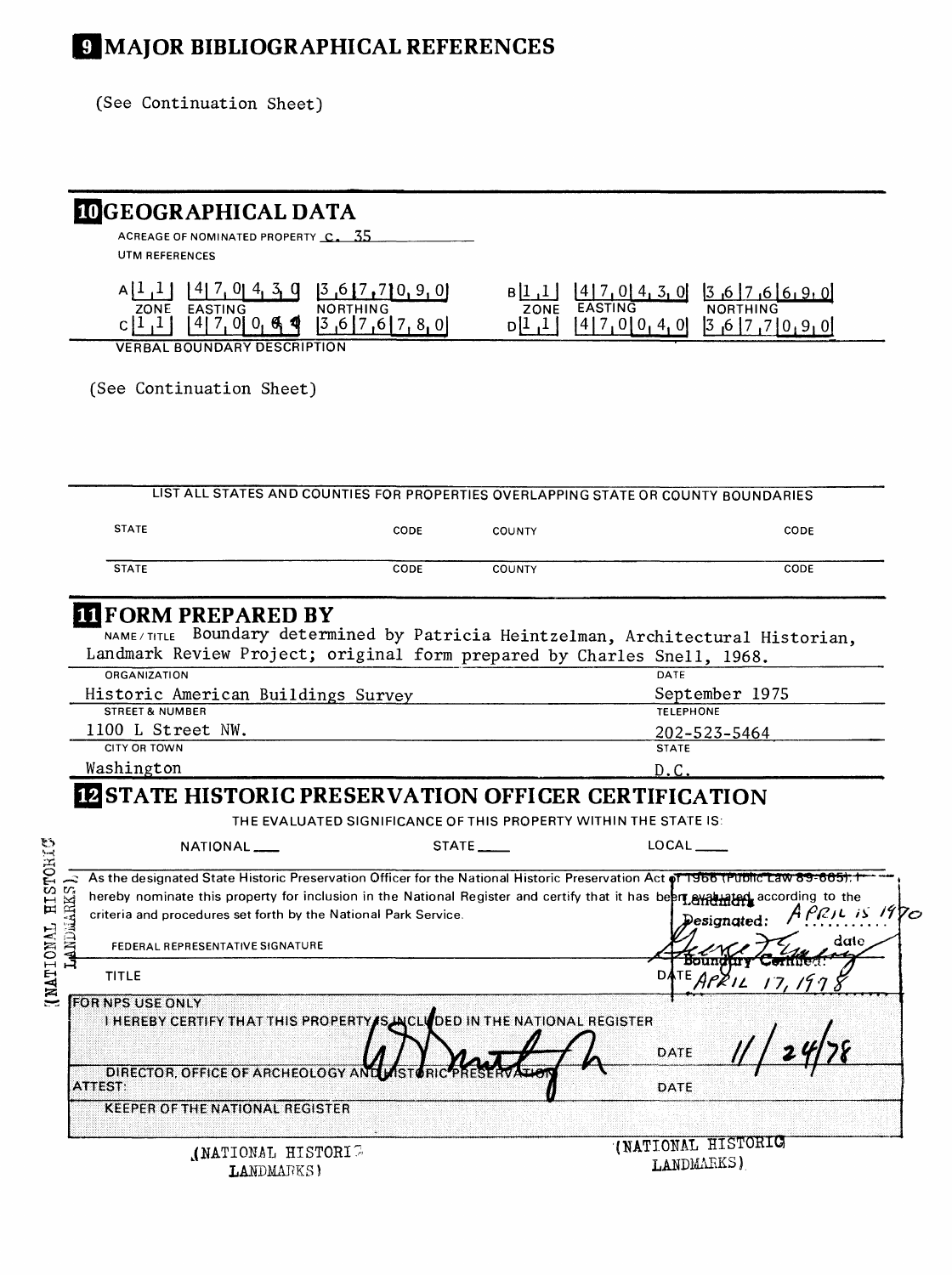**FOR NPS USE ONLY RECEIVED** 

### **NATIONAL REGISTER OF HISTORIC PLACES INVENTORY - NOMINATION FORM**

**DATE ENTERED** 

2

**CONTINUATION SHEET CONTINUATION SHEET** 

it is a feature unique among the California missions. The nave is also lighted by windows placed high in the lateral walls. Flanking the sanctuary and entered from it are two large sacristies.

Although in ruined condition, the remains of the church and other mission buildings were still quite extensive in 1893. Since that date a program of gradual restoration and reconstruction has been carried out and nearly completed. A sketch map of the area is included to illustrate the mission complex.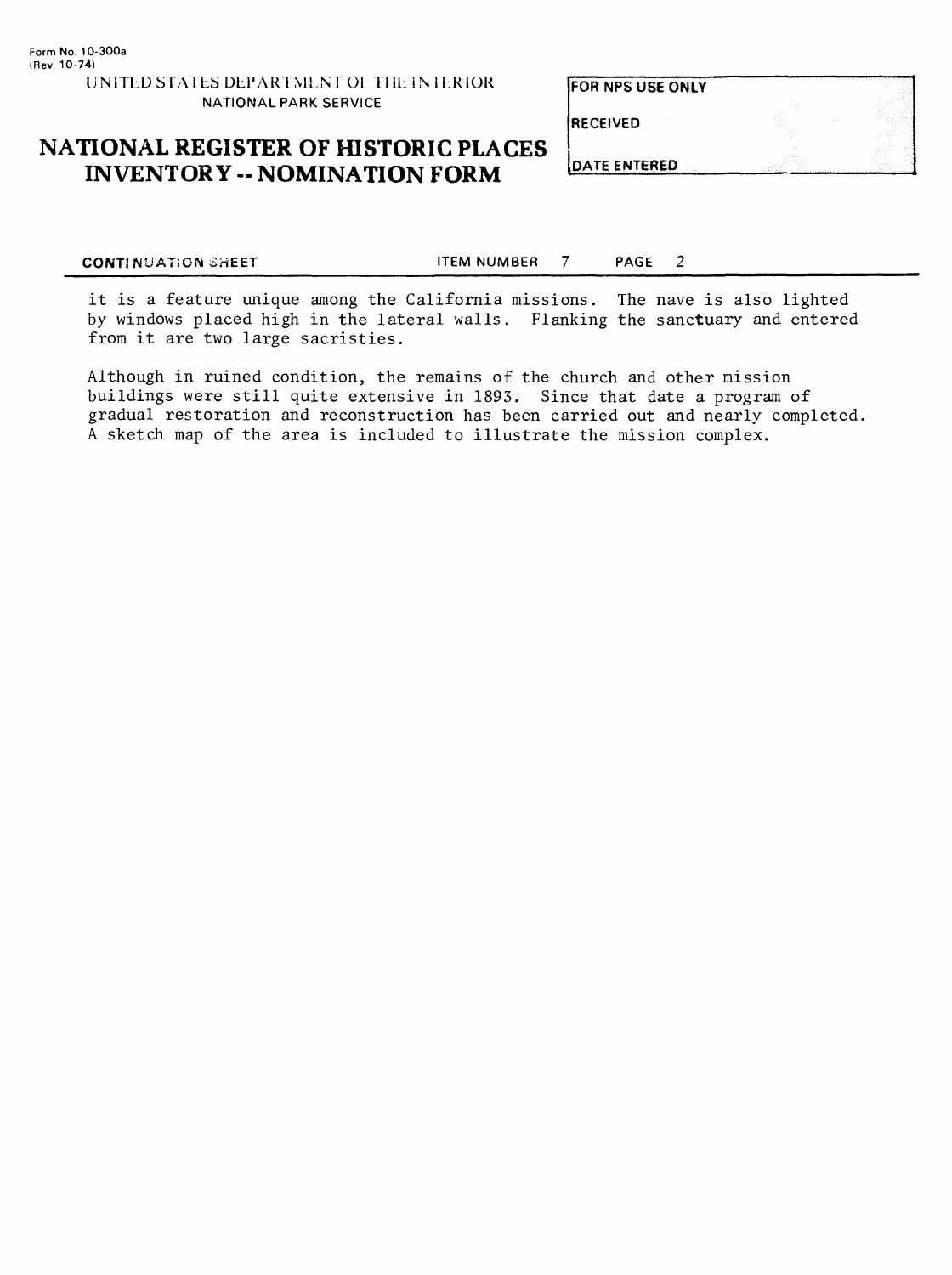FOR NPS USE ONLY

RECEIVED

### **NATIONAL REGISTER OF HISTORIC PLACES INVENTORY - NOMINATION FORM**

DATE ENTERED

| <b>CONTINUATION SHEET</b>                                    |                                                                           | ITEM NUMBER 9 | PAGE 1 |  |
|--------------------------------------------------------------|---------------------------------------------------------------------------|---------------|--------|--|
|                                                              | Baer, Kurt, Architecture of the California Missions, Berkeley, 1958.      |               |        |  |
|                                                              | Englehardt, Father Zephyrin, San Luis Rey Mission, San Francisco, 1921.   |               |        |  |
|                                                              | Hallenbeck, Cleve, Spanish Missions of the Old Southwest, New York, 1926. |               |        |  |
| Morrison, Hugh, Early American Architecture, New York, 1952. |                                                                           |               |        |  |
|                                                              | Stanford, Trent E., The Architecture of the Southwest, New York, 1950.    |               |        |  |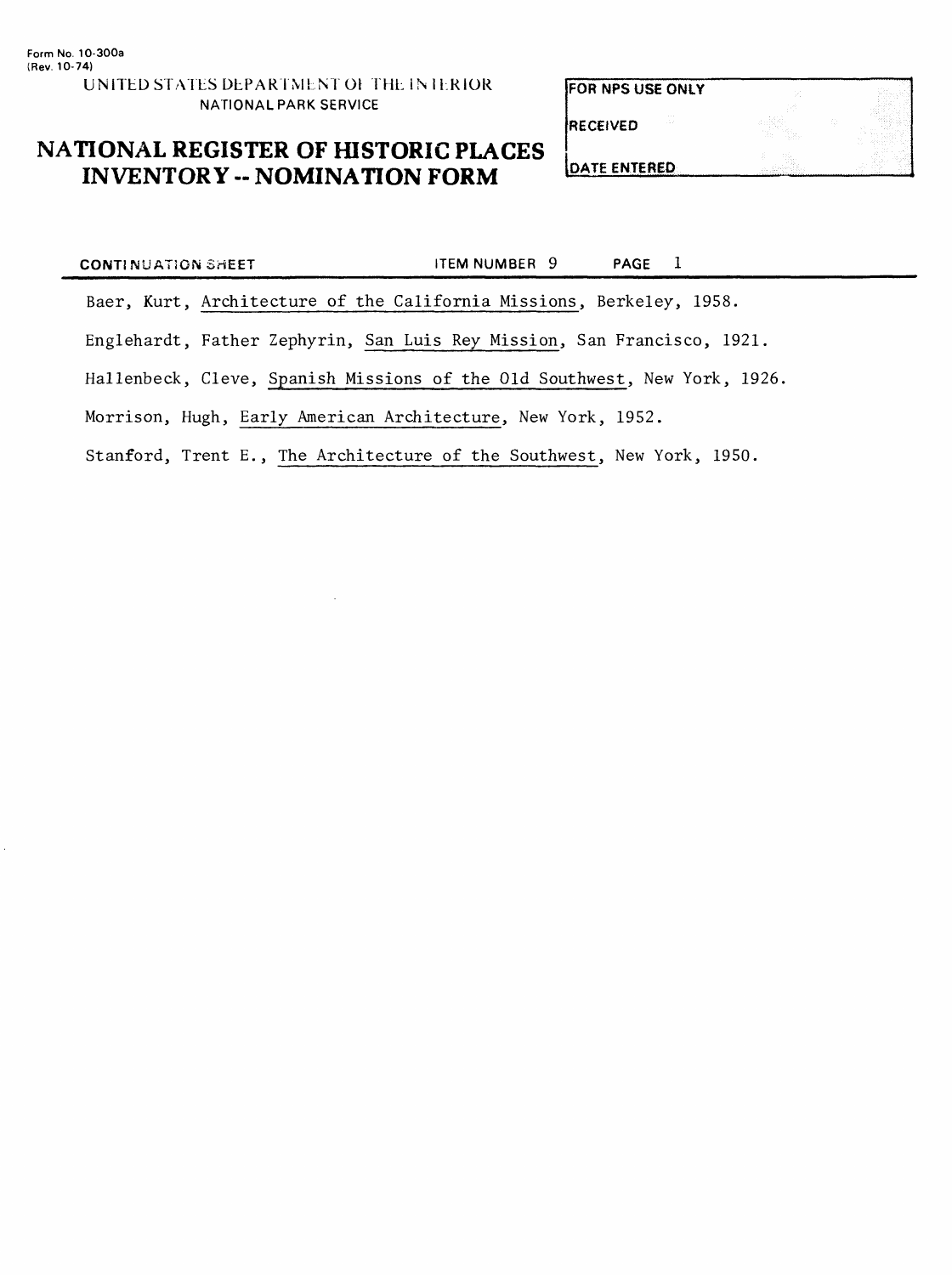FOR NFS USE ONLY

RECEIVED

### **NATIONAL REGISTER OF HISTORIC PLACES INVENTORY -- NOMINATION FORM**

DATE ENTERED

**CONTINUATION SHEET ITEM NUMBER**  $10$  **PAGE**  $2$ 

The boundary of San Luis Key Mission is drawn to include all of the mission complex and the surrounding acreage which maintains the natural open setting and quiet serenity of the site. Beginning at the northern curb of the intersection of Mission Avenue and El Camino Real, proceed north approximately 1500' to a point; thence west approximately 1500' to a point; thence south approximately 1100' to the northern curb of El Camino Real; thence east along the northern curb of El Camino Real to the point of origin. (See sketch Map)

Included in the boundary are the relatively modern dormitory and priest quarters. They do not contribute to the national significance of the landmark.